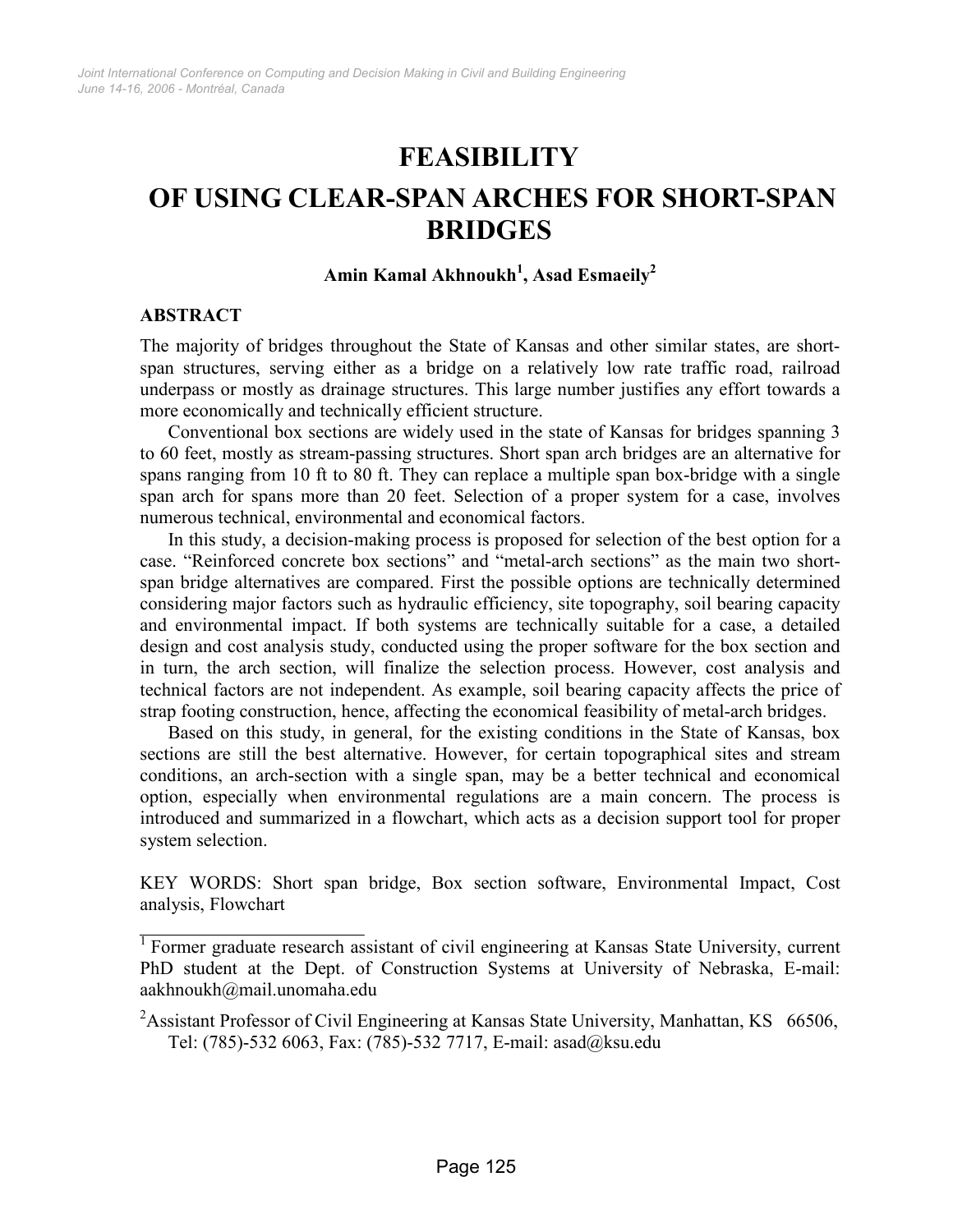# INTRODUCTION

The National Bridge Inventory Study Foundation (NBISF) completed a survey about the existing bridges all over the United States of America in the period from year 1992 to year 2000 (NBISF 2000). This 9-years-study checked the conditions of the existing bridges. It was found that 1 in every 4 bridges has a significant deficiency, either structural or geometrical. These deficient bridges are required to be renovated or totally demolished and reconstructed to suit the new design codes.

 The number of inspected bridges in the State of Kansas exceeded 2000 bridge per year. Structurally deficient bridges represented 5% of this number. They represent bridges that can not sustain loads from heavier vehicles introduced by car manufacturers. The geometrically deficient bridges, represented by 20% of the number included in the NBISF survey, have inadequate width to serve vehicles with a larger size. Out of 25,000 bridges, inspected in the State of Kansas, the number of deficient bridges exceeded 7,000. Table 1 shows the total number of inspected bridges, including the number of structurally deficient or functionally obsolete cases included in the study.

| Year | Total #<br>οf  | <b>Structurally</b><br><b>Deficient</b> |                | <b>Functionally</b><br><b>Obsolete</b> |                | <b>Total of Both</b> |                |
|------|----------------|-----------------------------------------|----------------|----------------------------------------|----------------|----------------------|----------------|
|      | <b>Bridges</b> | <b>Number</b>                           | <b>Percent</b> | <b>Number</b>                          | <b>Percent</b> | <b>Number</b>        | <b>Percent</b> |
| 1992 | 2983           | 162                                     | 5.43%          | 702                                    | 23.53%         | 864                  | 28.96%         |
| 1993 | 2942           | 141                                     | 4.79%          | 586                                    | 19.92%         | 727                  | 24.71%         |
| 1994 | 2848           | 142                                     | 4.99%          | 560                                    | 19.66%         | 702                  | 24.65%         |
| 1995 | 2929           | 147                                     | 5.02%          | 571                                    | 19.49%         | 718                  | 24.51%         |
| 1996 | 2709           | 129                                     | 4.76%          | 532                                    | 19.64%         | 661                  | 24.40%         |
| 1997 | 2712           | 90                                      | 3.32%          | 427                                    | 15.74%         | 517                  | 19.06%         |
| 1998 | 2724           | 209                                     | 4.00%          | 416                                    | 15.27%         | 525                  | 19.27%         |
| 1999 | 2787           | 89                                      | 3.19%          | 420                                    | 15.07%         | 509                  | 18.26%         |
| 2000 | 2429           | 61                                      | 2.51%          | 362                                    | 14.90%         | 423                  | 17.41%         |

Table 1 - NBISF Study on Deficient Bridges in the State of Kansas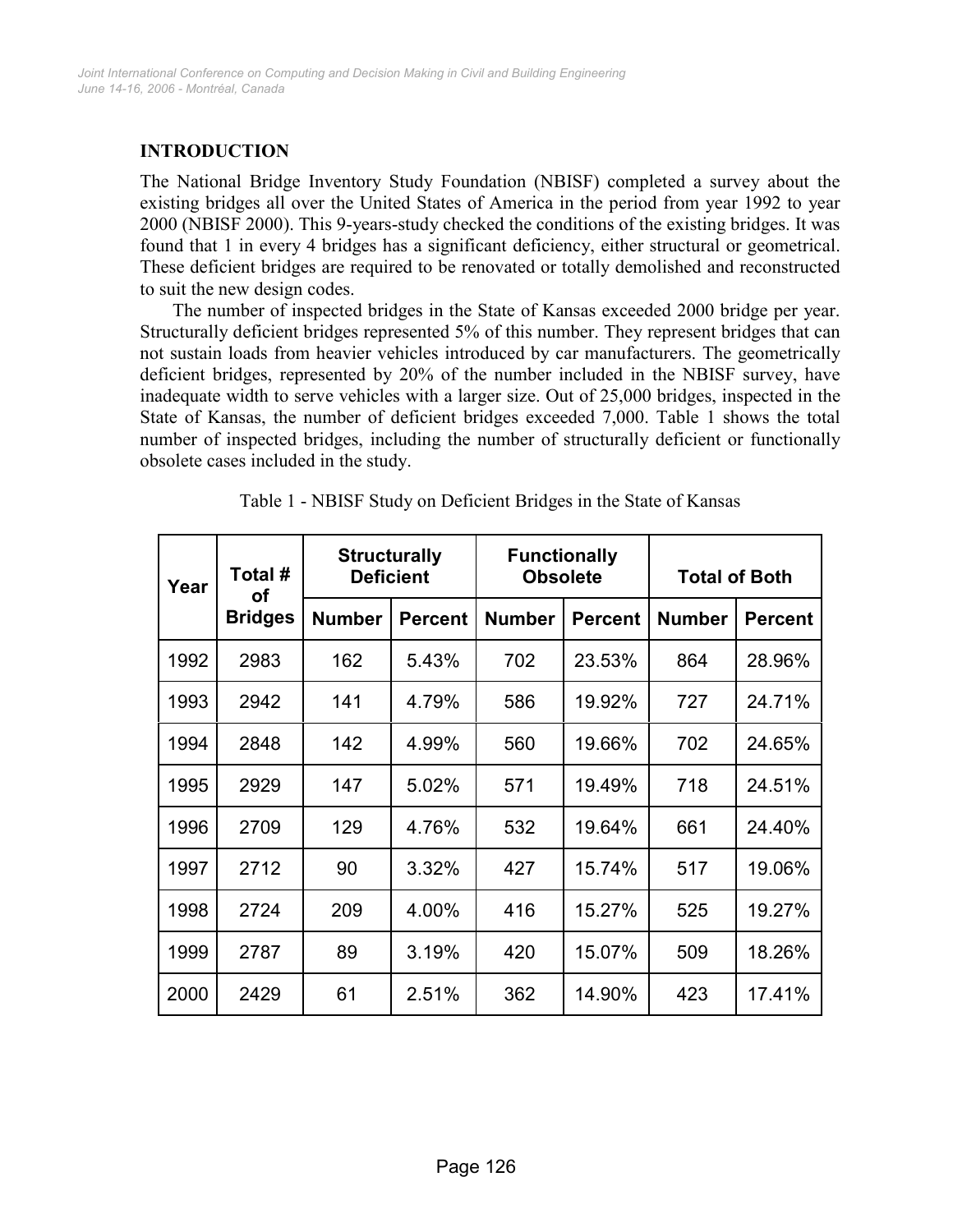NBISF classified the bridges included in its study according to the material of construction. Materials included reinforced concrete, steel, pre-stressed concrete, wood and masonry, as shown in Table 2.

| <b>Bridge Construction Material</b>  | <b>Number of Bridges</b> |
|--------------------------------------|--------------------------|
| <b>Reinforced Concrete Bridges</b>   | 14,435                   |
| <b>Steel Bridges</b>                 | 8299                     |
| <b>Pre-stressed Concrete Bridges</b> | 1040                     |
| Wooden Bridges                       | 1623                     |
| <b>Masonry Bridges</b>               | 198                      |

Table 2 - Classification of Bridges Based on the Construction Material

# CLASSIFICATION OF BRIDGES ACCORDING TO THEIR SPANS

Bridge classification can be based upon various factors. Span is a major factor that dictates the type of construction system and material to be used for the bridge construction. Some studies have been conducted on steel bridges, exploring different types of bridge construction systems (JASBC 1981). Other studies considered specifying the best concrete bridge construction system for different spans. Kansas Department of Transportation (KDOT) has specified various reinforced and pre-stressed concrete bridge systems, for different spans, ranging from 50 ft to 90 ft as shown in Table 3

| <b>Type of Bridge System</b>                      | Span (ft)  |
|---------------------------------------------------|------------|
| (K-3) Pre-stressed Concrete Girder<br>(Composite) | $50 - 70$  |
| (K-4) Pre-stressed Concrete Girder<br>(Composite) | $60 - 100$ |
| Post-Tension Concrete Haunch Slab                 | $50 - 90$  |

|  |  | Table 3 - Feasible Spans for Different Bridge Types |  |  |
|--|--|-----------------------------------------------------|--|--|
|--|--|-----------------------------------------------------|--|--|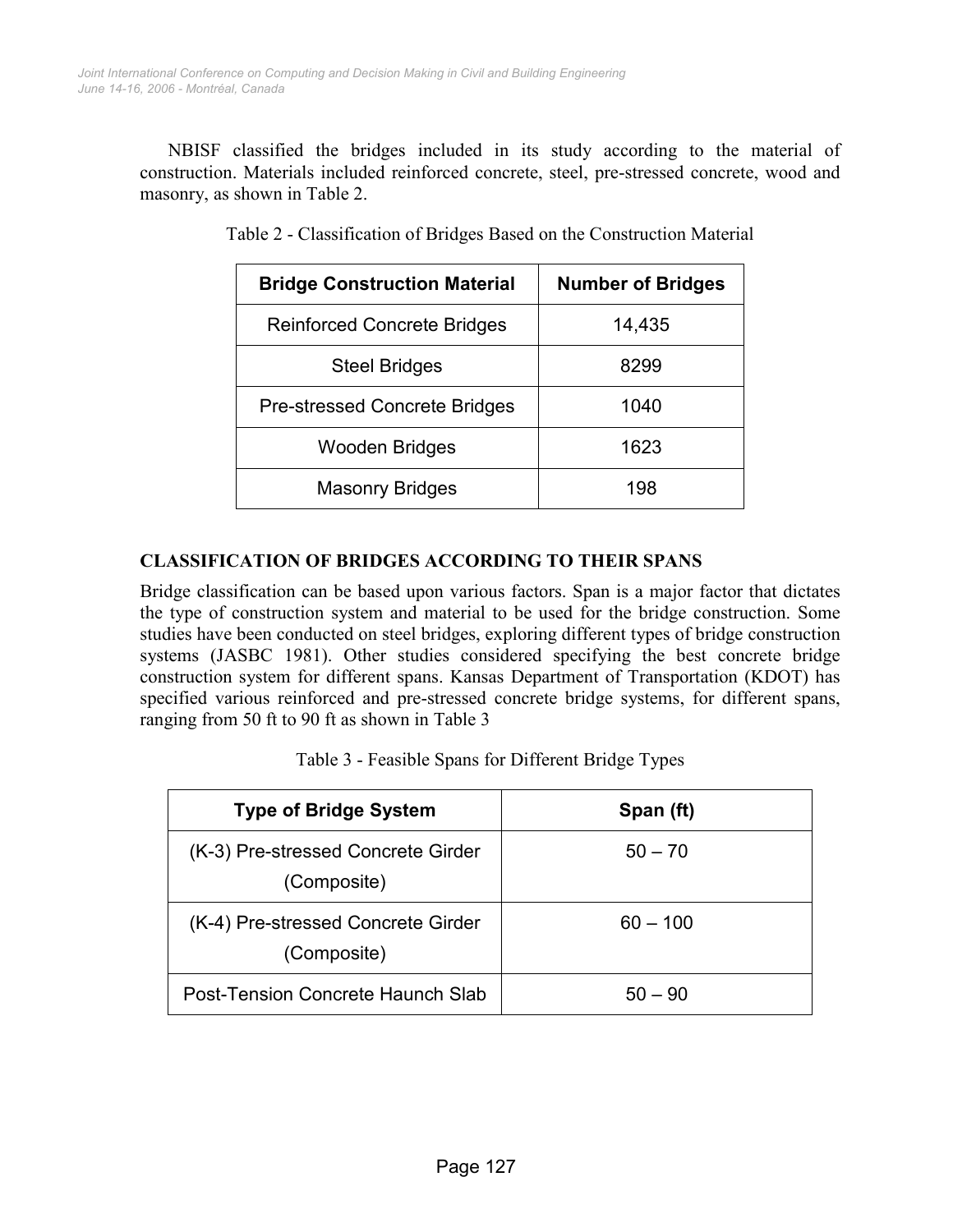Based on previous researches, existing short span bridges within the State of Kansas are mostly stream crossing bridges and the main system adopted by Kansas Department of Transportation (KDOT) is the short span box section bridges. There is not a specific standard for classification of bridges based on their spans. Most of the time, type of a bridge for a certain span is identified based on a case-study. Considering various bridge standards, research results and recommendations obtained from consulting firms at different locations within the State of Kansas, bridges can be classified based on their spans as follows:

1-Long Span Bridges include spans greater than or equal to 200 ft. Suspension and cable stayed bridges are two common types of bridge systems in this range.

2-Medium Span Bridges include spans ranging from 60 ft to 200 ft. Most of the existing bridge systems are in this range. Hunched slab bridges, pre-stressed concrete girder bridges, and the majority of steel bridges as steel deck girders are medium span bridges.

3-Short Span Bridges include spans ranging from 20 ft to 60 ft. Systems of bridge construction within this range are limited. KDOT box bridges are the dominant system used for this range of spans. Other systems include reinforced concrete arch and the newly invented metal-plate arch bridge, constructed by Contech and Conspan (Contech and Conspan 2000).

## DEFINITION OF A SHORT SPAN BRIDGE

The minimum value of the span range considered in this paper, 20 ft., is based on KDOT Bridge Design Manual Spans with values less than 20 ft are defined as culvert and not bridge. The bridge span (S) is measured in a direction perpendicular to the bridge walls (side supports), and not parallel to the roadway (L), as shown in Figure 1.



Figure 1 - Definition of Minimum Bridge Span (S)

Based on KDOT manual, skewed bridges can be classified as follows:

| Road Culvert:  | $S < 10'$ 0"                  |  |
|----------------|-------------------------------|--|
| "500" Culvert: | $S > 10'$ 0" and $L < 20'$ 0" |  |
| Bridge         | $L > 20'$ 0"                  |  |

The maximum value of the span range considered in this study, 60 ft, is determined considering the maximum achievable span constructed by the KDOT box sections. The 60 ft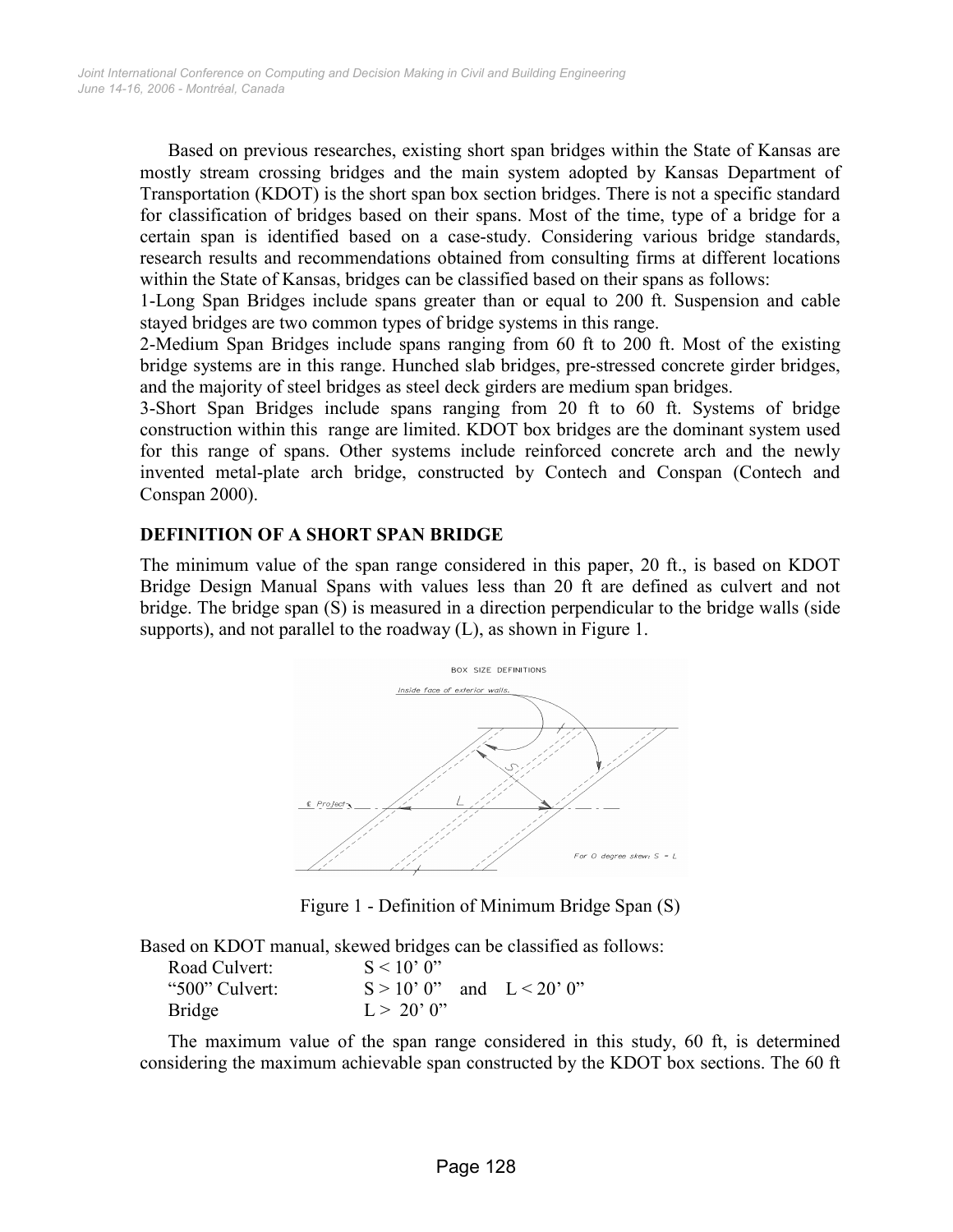span box-bridge can be constructed using triple cell boxes each of the maximum standard cell span of 20 ft.

# MAIN FACTORS IN SELECTION OF THE TYPE OF SHORT-SPAN BRIDGES

Several factors are considered when selecting the appropriate system of construction for short span bridges. Technical factors may help the designer to select a specific system. However, the technical factors may not lead to a specific bridge system for a case. For cases where several options are technically applicable, the final cost of construction for a bridge system finalizes the selection process and specifies the proper system suitable for the case. The main technical and economical factors considered in the selection process in this study are hydraulic efficiency, site topography, environmental conditions and regulations, and cost of construction.

# Hydraulic Efficiency

The majority of short span bridges constructed in the State of Kansas are stream-passing bridges. The size of the bridge opening, its shape and length play an important role in defining the hydraulic efficiency of the bridge section, and specifies if the constructed bridge can handle the passing stream. Two possible approaches are introduced in this paper to check the bridge section hydraulic efficiency. First, when the section length parallel to the stream flow direction is less than 250 ft, where the bridge section does not fully control the discharge calculations, yet it forms disturbance as it changes the stream hydraulic section properties. Adopted discharge can be specified according to the tolerated change in the stream flow. In this case, hydraulic charts are introduced by bridge manufacturers for calculating amount of flow versus cross section area. Second, where the bridge section length controls the flow properties and discharge calculation for cases of length sections (length of bridge opening parallel to flow direction is greater than or equal 250 ft), Manning's equation for measuring flow velocity is used, and the discharge is calculated using the continuity equation. Larger box section area compared to the arch bridge area (for similar topographical conditions), in addition to the lower Manning roughness co-efficient for concrete boxes (0.15) compared to corrugated metal sheets co-efficient (0.32) makes the box sections a better candidate for lengthy stream-passing cases. Also, for cases where the bridge section does not control the flow calculations, box bridges require a smaller area to pass a certain discharge making it better for sites with a tight topography

## Site Topography

The construction site topography controls the geometrical properties of the selected bridge. This includes bridge span, height, and depth of backfill. Standard box sections introduced by KDOT, and short span metal arches by Contech, have a similar span range. However, they have different abilities to match the total depth of construction site. This is attributed to the mandatory existence of a minimum depth of earth-fill above the arched sections compared to no earth-fill for boxes. Figure 2 introduces the minimum and maximum limits of bridge height versus span for both types of sections. The arch sections can not be used for short span bridge construction in shallow construction sites. A minimum of 10 ft height should be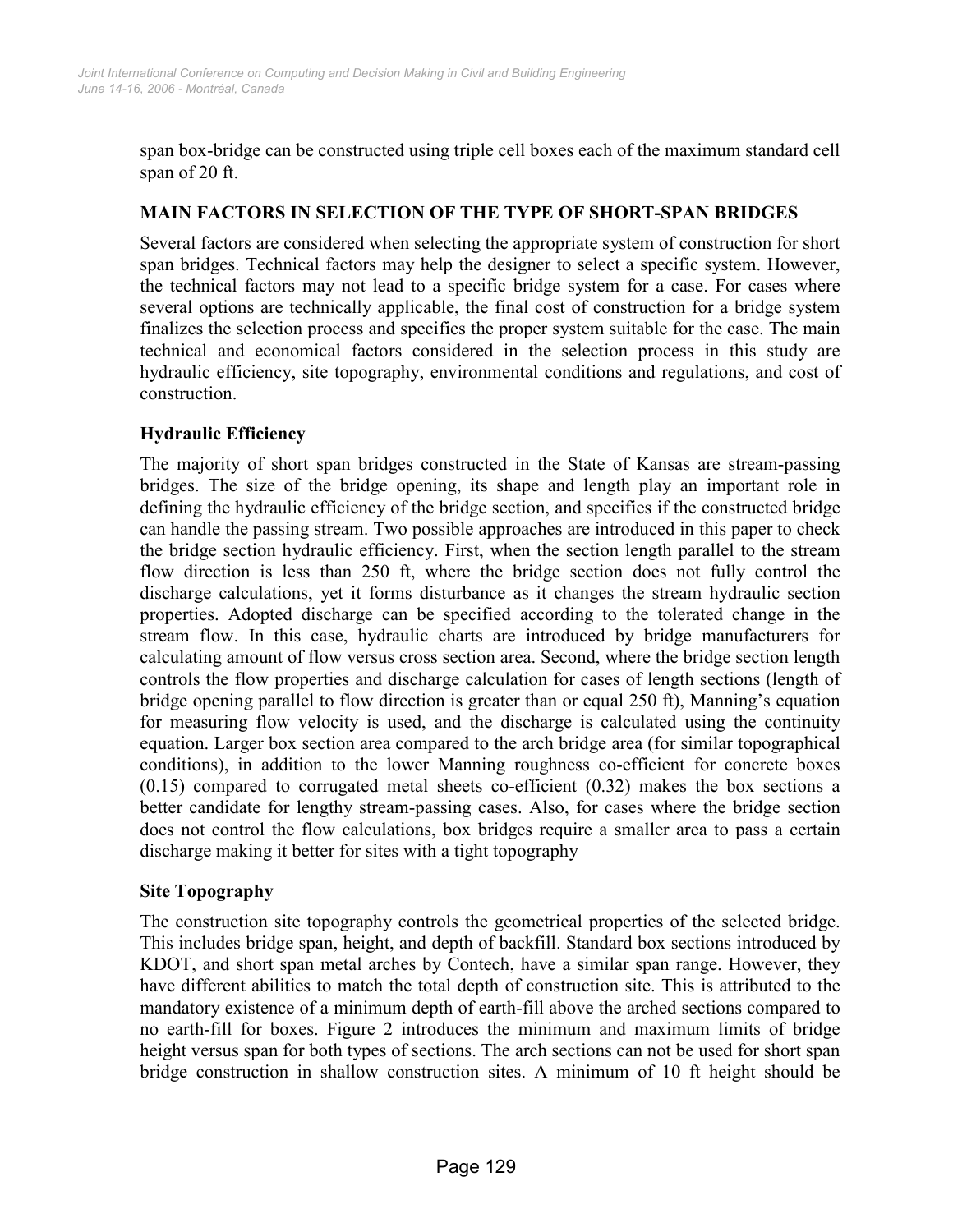available to construct an arch bridge with a span less than 32 ft. Greater spans ranging from 32 to 48 ft require a 20 ft minimum depth for construction of arch bridges. These heights versus span values are compared to 3 and 6 ft heights respectively for standard box sections



 Figure 2 - Comparison of Minimum and Maximum Heights Required for Both Bridge Systems

## Cost of Construction

The cost of construction for both bridge types includes both direct and indirect costs. However, for comparison, the cost of constructing the box barrel will be compared to the metal arch and strap footing cost. It should be noted that the strap footing is a requirement for metal arches, as box sections rest on the ground through the bottom slab of the barrel. As a rule of thumb, the cost of construction for concrete box unit area (measured perpendicular to the stream flow direction) varies directly with the depth of backfill, and indirectly with the bridge height. The cost comparison study of both bridge systems were accomplished by calculating the area for passing a certain amount of stream discharge. Both systems are selected, and the price is calculated for the concrete barrel versus the metal arch and its strap footing (RSMEANS 2004). Strap footing price is highly related to the soil bearing capacity as it is the sole factor defining the size of the footing, hence its cost of construction. Box sections are the main system for sites with a factored bearing capacity of 1000 psf or less due to the drastic increase in the footings construction costs for Arch systems. Pricing of both systems for a soil bearing capacity of 1500 psf is shown in Figure 3.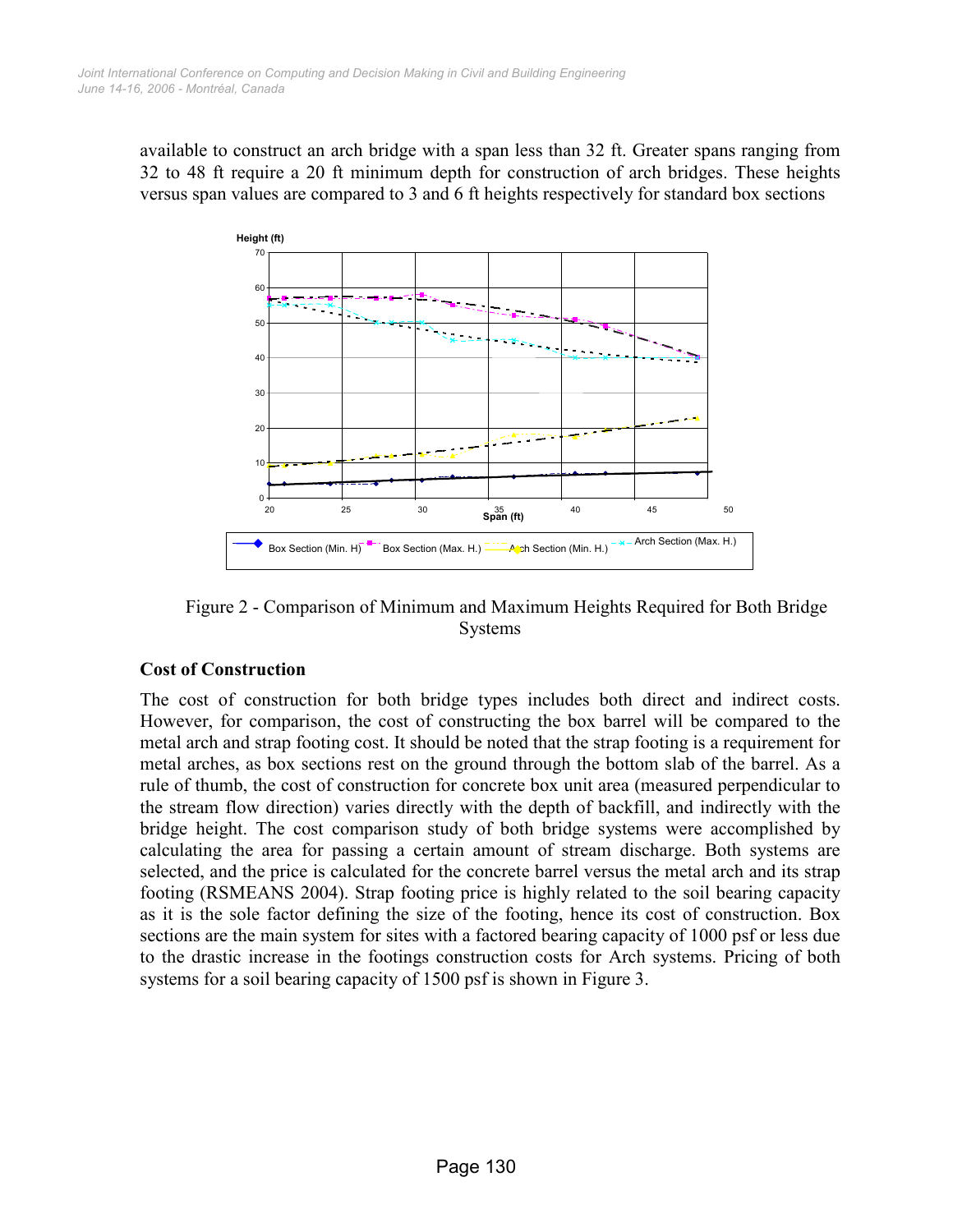

Figure 3: Cost of Construction for Both Bridge Alternatives (Adopting Similar Discharge)

## Environmental Conditions

California Transportation Department (CALTRANS) conducted a long term research project for measuring the accumulation of debris and trash within a bridge opening (CALTRANS). A short span bridge with 2 openings, each of 10 ft span and 8 ft height were considered. The amount of accumulated debris was 5 ft high and extended for 100 ft at the upstream side and 300 ft at the downstream side of the considered bridge. This reduced the bridge opening hydraulic efficiency by two third of its original value. Minimum bid for clearing the debris was 123,423 USD which is slightly less than the cost of removing the bridge and constructing a new one-opening short span bridge. The result favors the construction of a one opening bridge when it is required to cross a trashy stream. The impact of the environmental condition is depicted on the following decision-making flow-chart.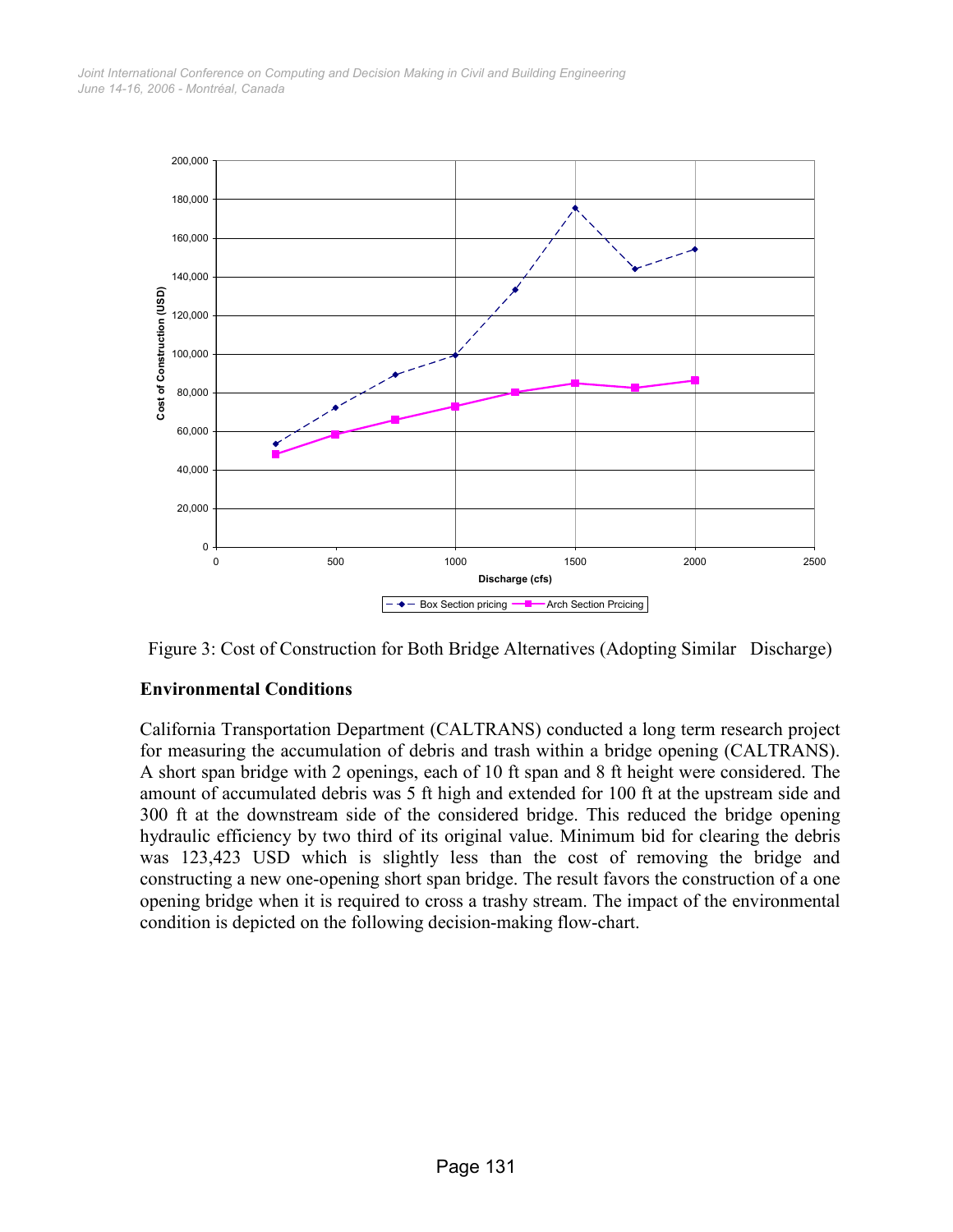*June 14-16, 2006 - Montréal, Canada Joint International Conference on Computing and Decision Making in Civil and Building Engineering*

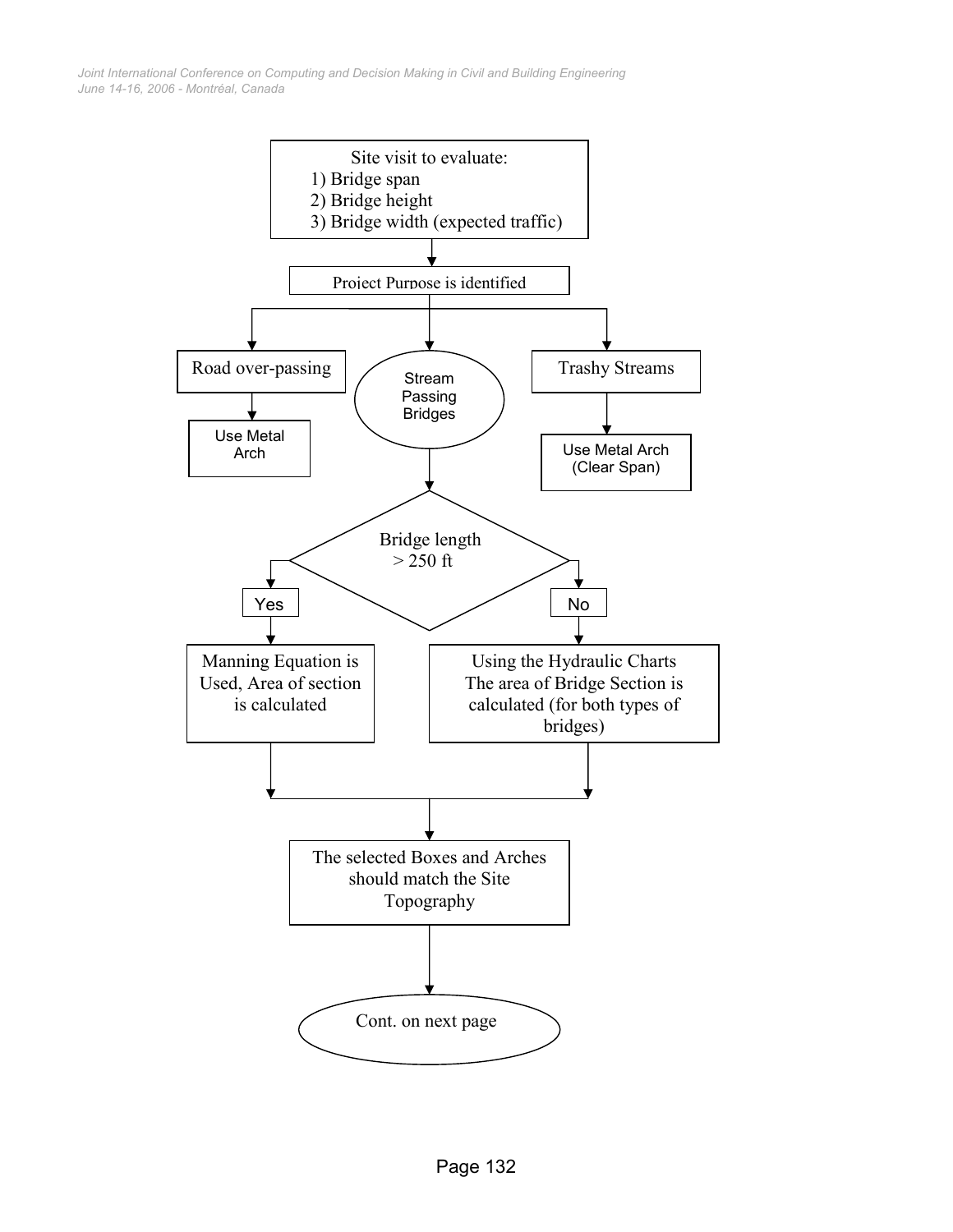*June 14-16, 2006 - Montréal, Canada Joint International Conference on Computing and Decision Making in Civil and Building Engineering*



Figure 4: Sequential process of Bridge System Selection